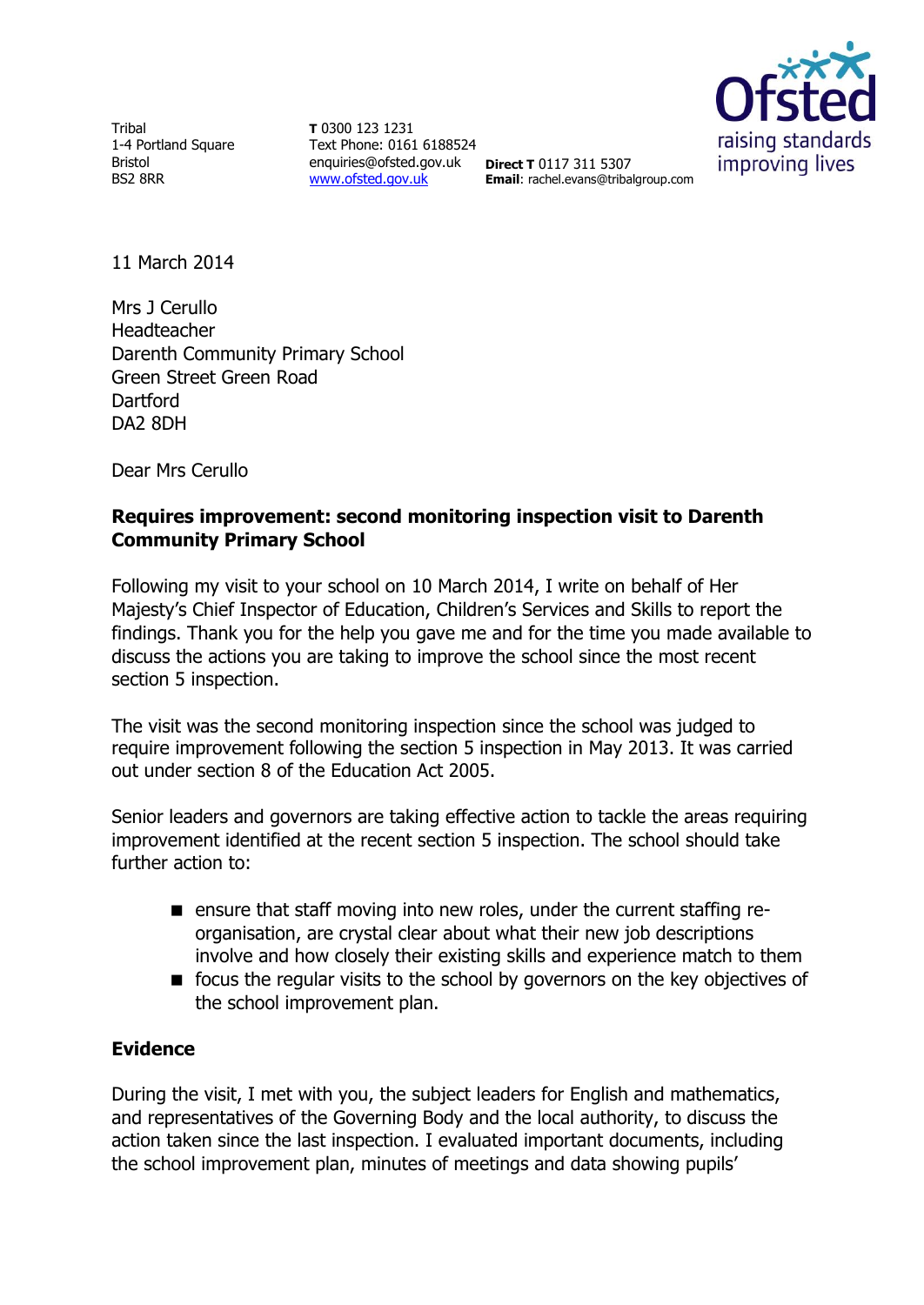

progress. We also toured the school together, watching lessons in each class as well as literacy group teaching.

## **Main findings**

I saw good evidence of improvement in the six months since my last visit. For example, teachers and teaching assistants now work closely and consistently together to provide well-organised group teaching of phonics and literacy. The school's behaviour policy is applied more consistently by staff. All the classrooms, and some outdoor areas, are better organised and more stimulating. In the lessons we observed together, pupils focused appropriately on their work. The school roll is rising. You have good evidence of improving teaching across the school.

You have continued to introduce and develop very strong management systems. You have accurate and well-presented data showing how well pupils are learning in English and mathematics. School self-evaluation is accurate and robust: rightly, you will not say that teaching anywhere in the school is good until you are quite sure that this is consistently the case. Your reports to governors are very clear and wellfocused, 'telling us what we need and want to know', as governors put it. The school improvement plan is a useful working document, leading to better teaching and learning. Pupils' attendance is well analysed. You recognise that this is too low; however, it is improving and analysis by pupil groups shows that it is better than the headline data alone indicates.

Your leadership continues to be strong and well-received. Nevertheless, as a new headteacher, you continue to need support and training, which you use well. The school very much depends on you. Other leaders, although working hard with some success, have more to do to become fully effective in their roles. Because of this, Darenth also relies heavily upon support and advice from other schools. This is both useful and proper, but your school needs to build further its own leadership capacity.

Consequently, you have quite rightly instigated a wide-ranging review of the school's staffing structure. You have done this very well – the new roles, structures and emerging job descriptions envisaged for September are well-considered and coherent. We had a useful discussion with your local authority adviser about ensuring that, when existing staff are offered positions in the new structure, you explore with them carefully what their new job descriptions involve, so that there is no misunderstanding. It is also important for each member of staff to evaluate with you how closely their current experience and skills match to the new posts. The local authority has helpfully agreed to support you in this important piece of work. We also discussed how to develop the job descriptions of newly appointed leaders for the Foundation subjects, so that these staff are not simply trained as all-purpose managers but quickly develop their understanding of the specifics of each subject they lead. The local music hub is still not involved in the school.